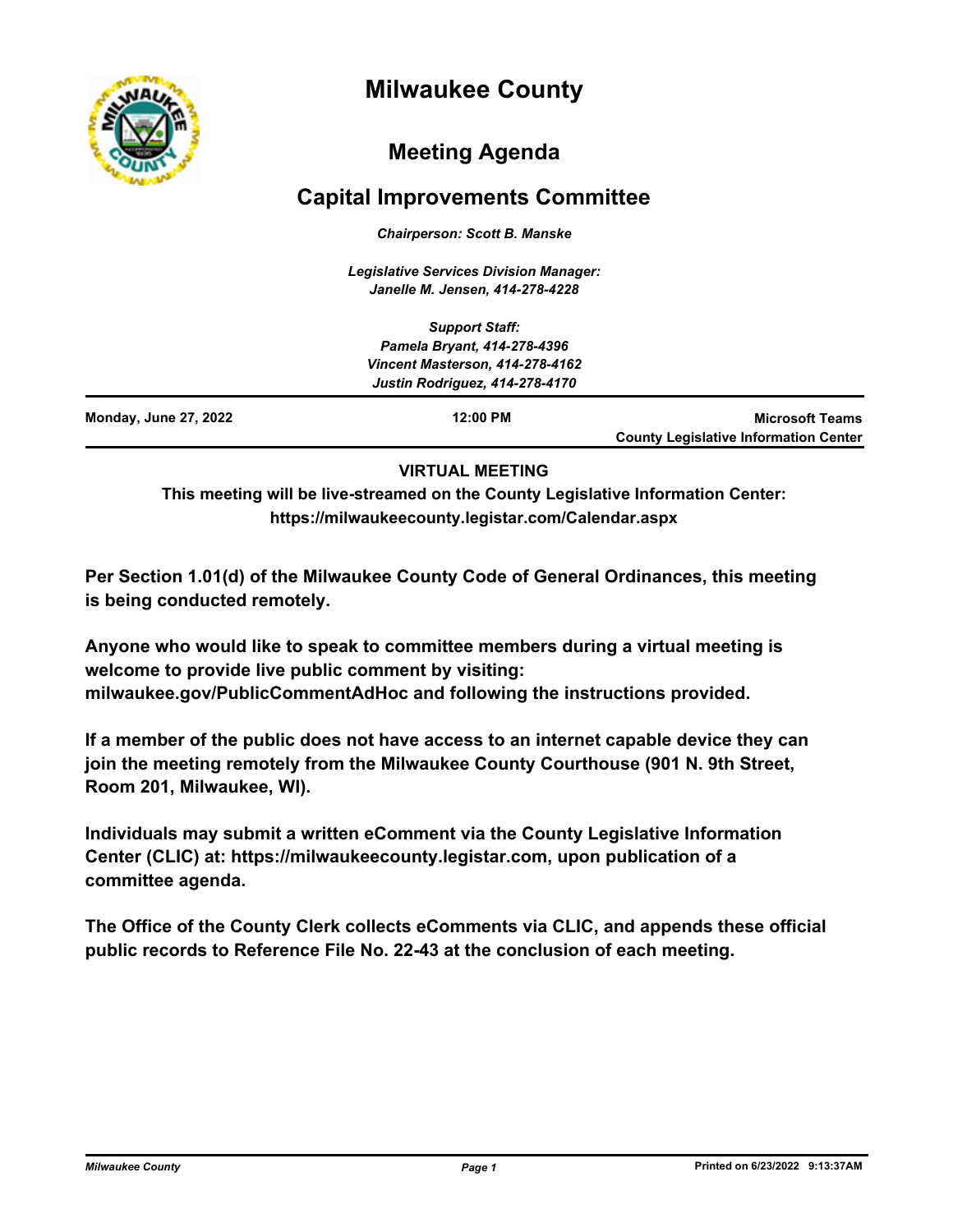#### **Public Notice**

*PLEASE TAKE NOTICE: Members of the Milwaukee County Board of Supervisors (County Board) who are not members of this committee may attend this meeting to participate or to gather information.*

*Therefore, notice is hereby given that this meeting may constitute a meeting of the County Board and/or a meeting of one or more of the County Board's other committees, commissions, or task forces, although no action will be taken at this meeting by the County Board or any of its other committees, commissions, or task forces.*

### **Call To Order**

### **Roll Call**

#### **APPROVAL OF MINUTES - 1**

**1** [22-775](http://milwaukeecounty.legistar.com/gateway.aspx?m=l&id=/matter.aspx?key=12485) Approval of minutes from the June 10, 2022, Capital Improvements Committee (CIC) meeting. **(ACTION REPORT)** *Attachments:* [22-775 DRAFT CIC MINUTES \(06/10/22\)](http://MilwaukeeCounty.legistar.com/gateway.aspx?M=F&ID=a6d6e133-b60d-4215-8b66-e5091c9f72f0.pdf)

#### **CAPITAL IMPROVEMENTS SUBCOMMITTEE - 1**

**2** [22-778](http://milwaukeecounty.legistar.com/gateway.aspx?m=l&id=/matter.aspx?key=12488) From the Capital Improvements Subcommittee, providing a review of Departmental Requests for the 2023-2027 Capital Improvements Plan. **(THE CAPITAL IMPROVEMENTS COMMITTEE MAY TAKE ACTION PURSUANT TO CHAPTER 36 OF THE MILWAUKEE COUNTY CODE OF GENERAL ORDINANCES)**

*Attachments:* [22-778 REPORT](http://MilwaukeeCounty.legistar.com/gateway.aspx?M=F&ID=63418ed0-f9a0-462b-828d-770376d8e047.pdf)

#### **FUTURE MEETINGS - 1**

**3** [22-735](http://milwaukeecounty.legistar.com/gateway.aspx?m=l&id=/matter.aspx?key=12436) Future Capital Improvements Committee meetings. **(INFORMATIONAL ONLY UNLESS OTHERWISE DIRECTED BY THE COMMITTEE)**

*Monday, July 11, 2022, at 1:00 p.m. (if needed)*

#### **E-COMMENTS - 1**

**4** [22-43](http://milwaukeecounty.legistar.com/gateway.aspx?m=l&id=/matter.aspx?key=11865) eComments submitted to the Capital Improvements Committee via the County Legislative Information Center (CLIC). **(INFORMATIONAL ONLY UNLESS OTHERWISE DIRECTED BY THE COMMITTEE)**

> \*The Office of the County Clerk collects eComments submitted via CLIC, and appends these official public records to Reference File No. 22-43 at the conclusion of each meeting.